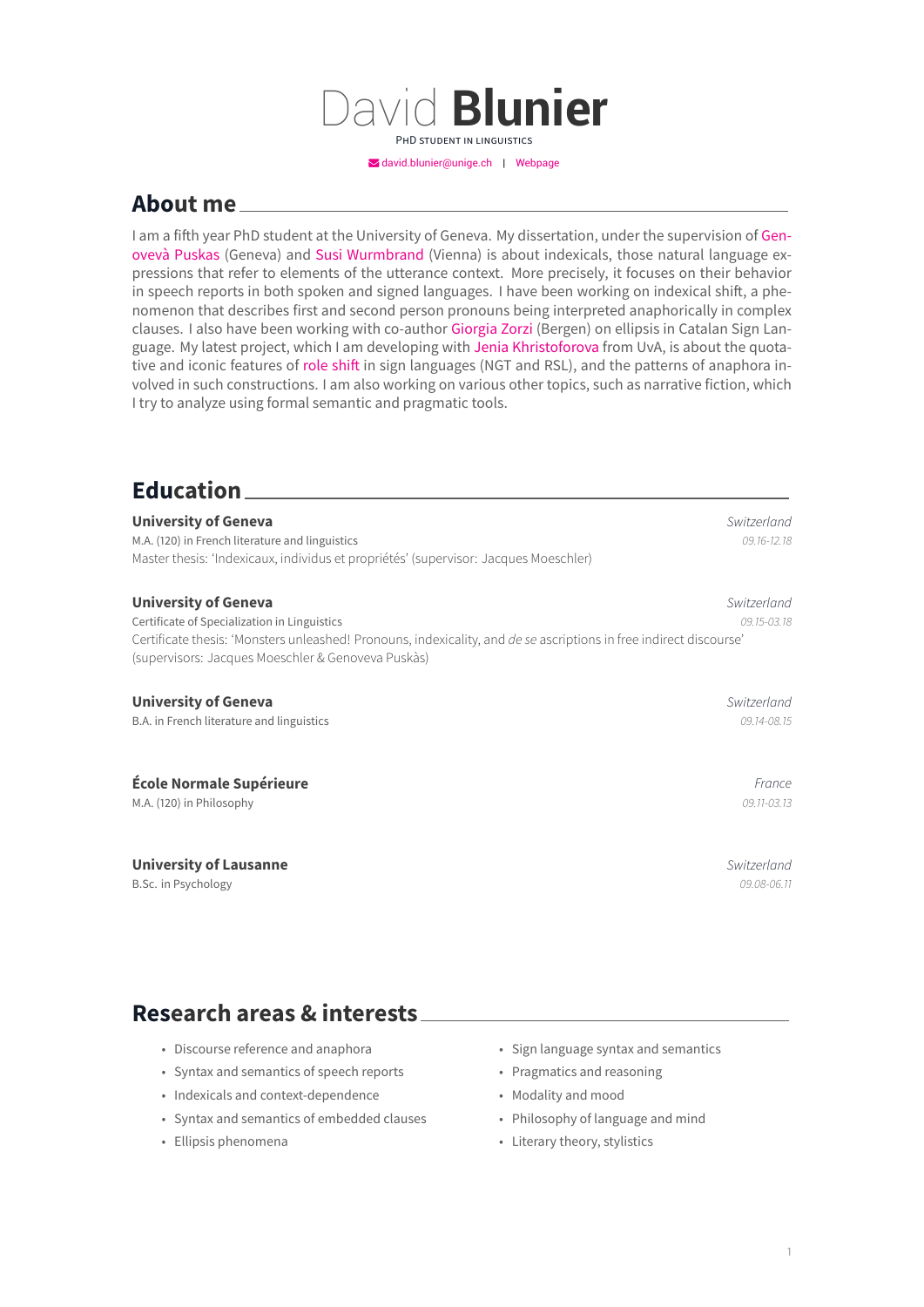## **Skills**

**Languages** French (first language), English (working language), German, Italian, Russian (learning), French Sign Language (learning) **Programming** LaTex, HTML, JavaScript, Markdown, R

## **Experience**

| University of Geneva                                                                                                |                   |
|---------------------------------------------------------------------------------------------------------------------|-------------------|
| Teaching Assistant, BA level: Introduction aux sciences du langage (Fall semester), Prof.<br>Isabelle Charnavel     | 09.20 - Present   |
| • Class preparation, exam preparation, supervision and correction<br>• Teaching material available here             |                   |
| University of Geneva                                                                                                |                   |
| Teaching Assistant, BA level: Introduction aux sciences du langage (Fall semester), Prof. Ur<br>Shlonsky            | $0.9.19 - 0.9.20$ |
| • Class preparation, exam preparation, supervision and correction                                                   |                   |
| University of Geneva                                                                                                |                   |
| Teaching Assistant, BA level: Origines, structure et usages du français (Fall semester), Prof.<br>Jacques Moeschler | $09.17 - 01.19$   |
| • Class preparation, exam preparation, supervision and correction                                                   |                   |
| <b>University of Geneva</b>                                                                                         |                   |
| Coordinator, Réseau Langage & Communication<br>• Coordination tasks                                                 | $0.9.17 - 0.9.19$ |
| • Organization of the 2nd Journée des doctorants L&C, September 14th, 2017                                          |                   |

• Organization of the closing colloquium *Langage & Communication: enjeux et impacts sociétaux*, September 3-4, 2019.

• *LangCom* webpage management

# **Publications**

- Shifty implicatures: explaining the cross-linguistic distribution of pronouns in speech reports. Ms., University of Geneva.
- Elided indexicals. Ms., University of Geneva.
- Armenian speech reports: blurring the quotative line. Proceedings of Penn Linguistics Conference 45, March [19-21, 2021, Pennsylvania State University, USA.](https://www.unige.ch/lettres/linguistique/index.php/download_file/view/1090/809/)
- (with G. Zorzi) Catalan Sign Language ellipsis, role shift, and the QUD. Proceedings of FEAST 9, June 1-4 2021, [Hong Kong.](https://ling.auf.net/lingbuzz/006310)
- Indexicaux diégétiques, *[Nouveaux Cahiers de Linguist](https://www.unige.ch/lettres/linguistique/index.php/download_file/view/1087/809/)ique Française* 33, juillet 2019.
- Speaking through someone else's mouth. Free indirect discourse, contexts, and narratives, *Generative Grammar in Geneva*[, vol. X, September 2017.](https://www.unige.ch/lettres/linguistique/index.php/download_file/view/1088/809/)

## **Invited Talks & Posters**

| <b>Formal and Experimental Advances in Sign language Theory (FEAST)</b><br>9       | Hong Kong       |
|------------------------------------------------------------------------------------|-----------------|
| (with G. Zorzi) Catalan Sign Language ellipsis, role shift, and the QUD.           | June 1-4, 2021  |
| Proceedings paper                                                                  |                 |
| 30th Colloquium of Generative Grammar (30CGG)                                      | Oviedo, Spain   |
| (with G. Zorzi) Indexicals under ellipsis and role-shift in Catalan Sign Language. | May 12-14, 2021 |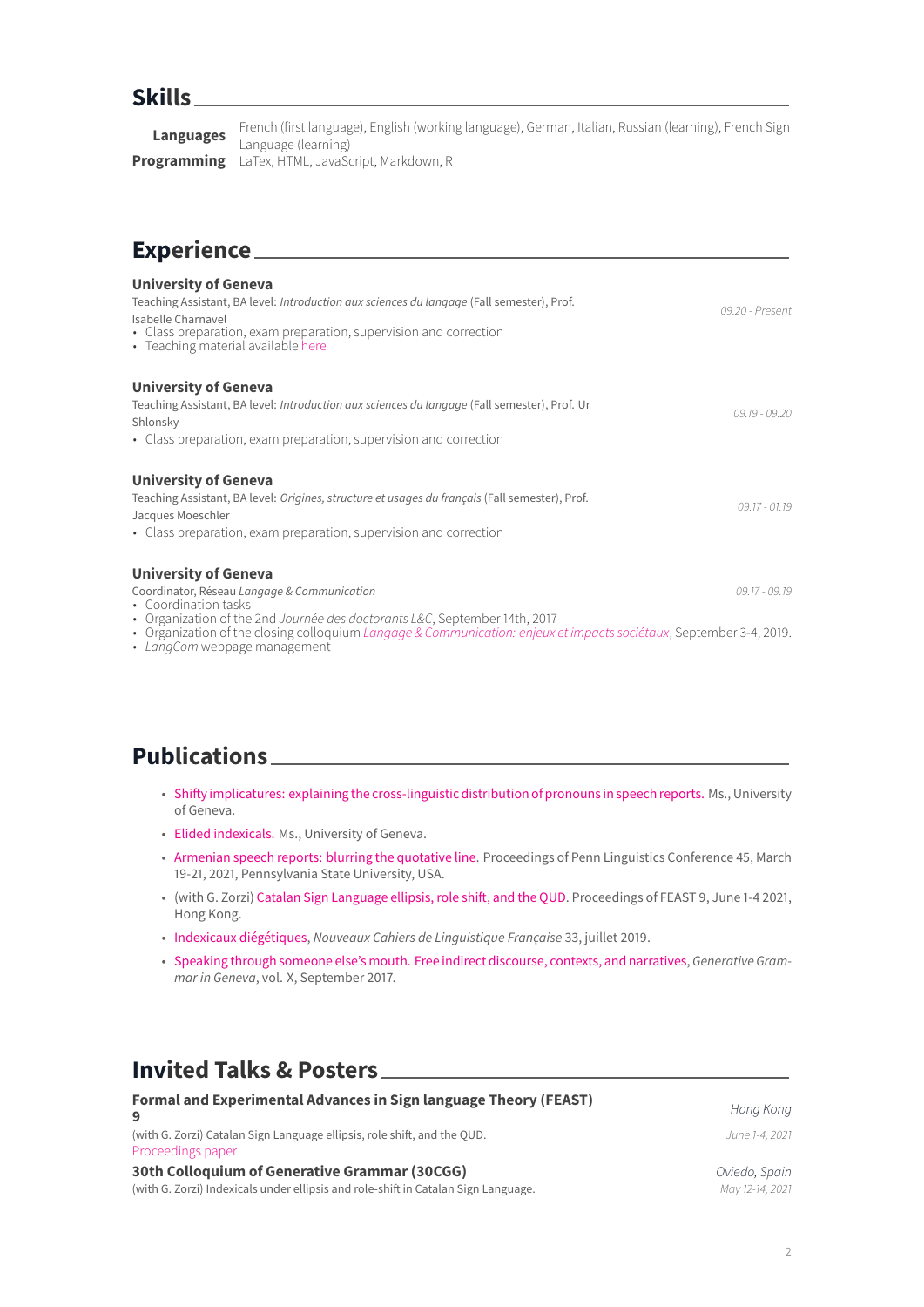| <b>Penn Linguistics Conference 45</b><br>Armenian speech reports: blurring the quotative line.           | Pennsylvania State University, USA<br>March 19-21, 2021 |
|----------------------------------------------------------------------------------------------------------|---------------------------------------------------------|
| Proceedings paper, slides                                                                                |                                                         |
| 46th Incontro di Grammatica Generativa (IGG 46)                                                          | Siena, Italy                                            |
| (with G. Zorzi) Indexicals under ellipsis and role-shift in Catalan Sign Language.<br>Poster, references | February 25-27, 2021                                    |
| <b>ConSOLE 29</b>                                                                                        | Leiden, The Netherlands                                 |
| Indexical shift and argument structure in Armenian.                                                      | 26-28 January 2021                                      |
| Poster, references                                                                                       |                                                         |
| International Cyprus Undergraduate Linguistics Conference (ICULC)                                        | Cyprus, Greece                                          |
| Shifted indexicals in Modern Eastern Armenian: evidence from and for binding.<br>Slides                  | November 28-29, 2020                                    |
| <b>GLIF seminar, Universitat Pompeu Fabra</b>                                                            | Barcelona, Spain                                        |
| (with G. Zorzi) The role of QUD in ellipsis and role shift in Catalan Sign Language.                     | October 28, 2020                                        |
| QUDs and exhaustivity: experiments, computation, and theory                                              | Graz, Austria                                           |
| (with G. Zorzi) The role of QUD in ellipsis and role shift in Catalan Sign Language.<br>Slides           | September 25, 2020                                      |
| 10th International Conference of Experimental Linguistics (ExLing)                                       | Lisbon, Portugal                                        |
| (with A. Mari, S. Bourgeois-Gironde, D. Nicolas) Grammatical mood and ambiguity<br>aversion.             | September 25-27, 2019                                   |
| Proceedings paper                                                                                        |                                                         |
| VariaForMea 6                                                                                            | Procida, Italy                                          |
| When the cat bails out with the loot. Perspective shifts in free indirect discourse.                     | May 15, 2019                                            |
| <b>EGG 2018 Open Podium</b>                                                                              | Banja Luka, Bosnia and                                  |
| Indexicality and self ascription in free indirect discourse.                                             | Herzegovina<br>August 7, 2018                           |
| <b>ACTL Summer School in Linguistics, UCL</b>                                                            | London, UK                                              |
| Attitude reports in narrative contexts: what they tell us about perspective in grammar<br>(poster).      | June 26, 2018                                           |
| <b>Manchester Forum in Linguistics (MFIL)</b>                                                            | Manchester, UK                                          |
| English logophors in narrative contexts.                                                                 | April 27, 2018                                          |
| Deuxième journée du réseau Langage & Communication, Université<br>de Genève                              | Geneva, Switzerland                                     |
| Deciphering free indirect discourse.                                                                     | September 14, 2017                                      |
|                                                                                                          |                                                         |

## **Internships**

#### **Visiting scholar, École Normale Supérieure, Institut Jean Nicod** *Paris, France*

*January 1 - June 21, 2019*

I came to Jean Nicod to help design an experiment about mood choice under attitude reports in Italian, within a group led by Alda Mari. I eventually ended up doing various other things with various other people, such as Amir Anvari, Philippe Schlenker, and Janek Guerrini, with whom I have been working on temporal context-dependence.

## **[Workshop](https://sites.google.com/site/philippeschlenkerhome/)s**

**Sign Languages and Linguistics in Geneva, 1st edition**<br>Main organizer *November 16-19, 2021* 

Main organizer *November 16-19, 2021*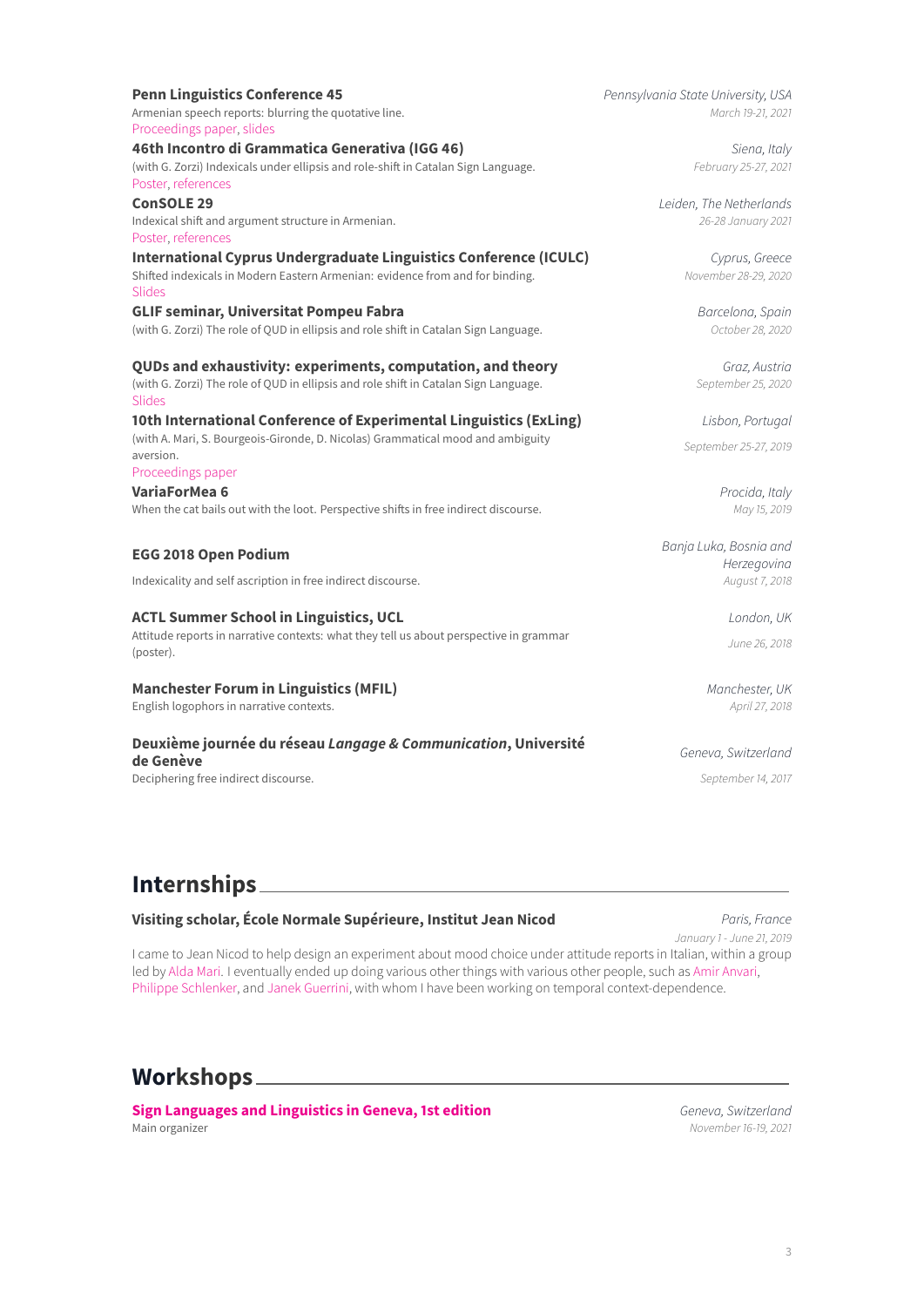### **CUSO workshop 'The syntax-pragmatics interface' Geneva, Switzerland** *Geneva, Switzerland*

Main organizer (with Genovevá Puskas) *September 22-24, 2021*

# **'Langage & Communication: enjeux et impacts sociétaux'** *Geneva, Switzerland Geneva, Switzerland Geneva, Switzerland September 3-4, 2019*

# **[CUSO Graduate School 'The linguistic analysis of modality](http://lang-com.unige.ch/actualites/2019/langage-et-communication-enjeux-et-impacts-societaux/) and mood'** *Geneva, Switzerland*

Main organizer (with Hasmik Jivanyan) *June 24-25, 2019* Invited speakers: Anastasia Giannakidou (University of Chicago), Jason Merchant (University of Chicago)

### *VariaForMea* **Graduate school 7** *Procida, Italy*

Organizer *May 13-19, 2019* 6th installment of the *Variation in Form and Meaning* winter school on new issues in linguistics and literary theory. Featured keynote speakers: Valentina Bianchi (Siena), Tatjana Nazir (ISC Lyon), Monica Martinat (Lyon), Anne Reboul (ISC Lyon), Deirdre Wilson (UCL), Julien Musolino (Rutgers)

#### *VariaForMea* **Graduate school 5** *Biel, Switzerland*

Organizer *November 27-29, 2017* 5th installment of the *Variation in Form and Meaning* winter school in the BASPO House of Sports in Macolin. Participants: 30. Featured keynote speakers: Liliane Haegeman (Universiteit Gent), Diana Mazzarella (University of Neuchâtel), Nausicaa Pouscoulous (UCL)

**CUSO Graduate School 'Going formal'** *Geneva, Switzerland* Main organizer (with Lucas Tual) Workshop on formal semantic theory and experimental linguistics. Invited speakers: Benjamin Spector (ENS, CNRS), Emmanuel Chemla (ENS, CNRS)

### **FieldLing 2020** *Paris, France*

### **NCCR 'Evolving Language' summer school** *Les Diablerets, Switzerland*

### **CreteLing 2019** *CreteLing 2019 Rethymnon, Greece*

**BCGL 11: The syntax and semantics of aspect** *Brussels, Belgium* Participant *December 10-11, 2018*

**RALFE (Rencontres d'automne de linguistique formelle)** *Paris, France* Participant *December 6-7, 2018*

## **Eastern Generative Grammar (EGG) 25 Banja Luka, Bosnia and Banja Luka, Bosnia and**

#### **FEAST (Formal and Experimental Advances in Sign Language Theory)** *Venice, Italy* Participant *June 18-20, 2018*

September 3-4, 2019

Participant *September 7-11, 2020*

Participant *September 2-5, 2020*

Participant *July 2019*

*Herzegovina* Participant *July 30 - August 10, 2018*